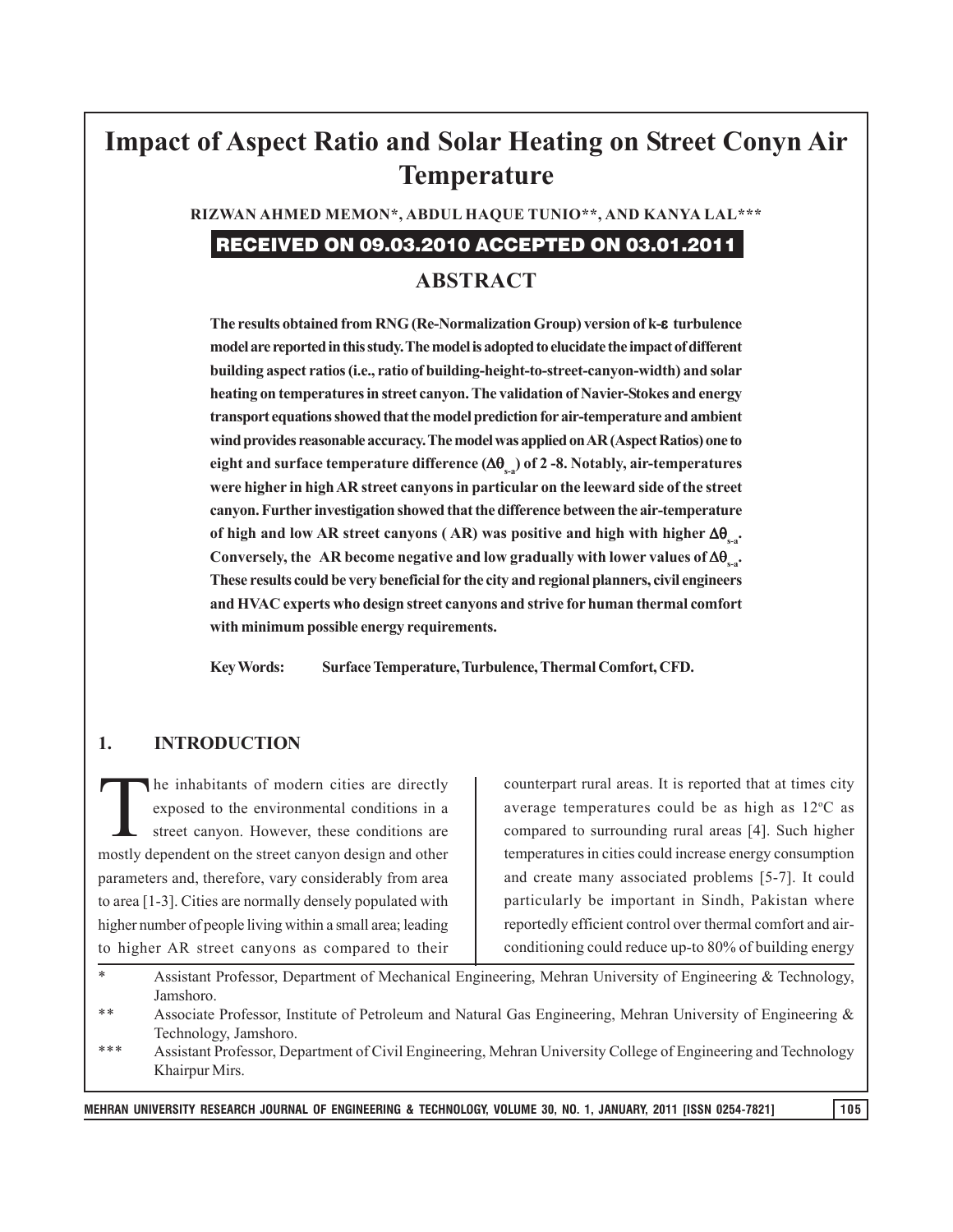consumption [8]. This stresses the need for understanding heating in high aspect ratio street canyons. Although there has been significant number of numerical modelling studies on determining higher heating in urban areas little work was carried out with CFD (Computational Fluid Dynamics) techniques [9-17]. Additionally, most of the studies that have used CFD techniques were focused on pollution dispersion and fluid flow [18-21]. Conversely, the studies carried out an investigation of heating have only simulated cases with lower aspect ratios [22-23]. However, relevant  $CFD$  studies show that the k- $\varepsilon$  turbulence model has been quite successful in solving the fluid flow patterns and heating within street canyons [22, 24-27]. Furthermore, the RNG version of  $k$ - $\varepsilon$  model appeared to be even better in solving street canyon fluid flow and heating problems [27-29]. Memon, R.A., et. al. [3] have successfully adopted the RNG k- $\varepsilon$  turbulence model to estimate the effects of ambient wind speed  $(u_a)$  and building aspect ratio on heating within street canyon. However, the study was limited to fewer simulations and did not include the effects of surface and temperature difference  $(\Delta \theta)$ . In this study four aspect ratios i.e. 1, 2, 4 and 8 and four values for  $\Delta\theta$ .  $_{\rm a}$  i.e. 2, 4, 8 and 16K were selected. This results in 100% increase in aspect ratios and  $\Delta\theta_{\rm sa}$  to assure that relevant change in temperature and other parameters could be analyzed; however, only one value for ambient wind speed is selected (2.5 m/s).

#### **2. NUMERICAL MODEL**

The mathematical model for this study consists of following equations for conservation of mass, momentum and energy. The model governing equations are discretized using a second-order scheme with finite volume method and are solved by CFD code Fluent 6.2.1 [30]. The detailed mathematical model is also given in Memon, R.A., et. al. [3].

$$
\frac{\partial \rho}{\partial t} + \rho \frac{\partial u_j}{\partial x_j} = 0
$$
 (1)

$$
\frac{\partial \overline{u_i}}{\partial t} + \overline{u_j} \frac{\partial \overline{u_i}}{\partial x_j} = -g_i - \frac{1}{\rho} \frac{\partial \overline{p}}{\partial x_i} + \frac{v \partial^2 \overline{u_i}}{\partial x_j^2} - \frac{\partial (\overline{u_i' u_j})}{\partial x_j}
$$
(2)

$$
\frac{\partial \overline{\theta}}{\partial t} + \frac{\overline{u_j} \partial \overline{\theta}}{\partial x_j} = \frac{v_{\theta} \partial^2 \overline{\theta}}{\partial x_j^2} - \frac{\partial (\overline{u'_j \theta'})}{\partial x_j}
$$
(3)

Additional equations for turbulent kinetic energy (k) and turbulent dissipation rate  $(\epsilon)$  were solved as given by the RNG theory to address closure problem. The empirical constants adopted to solve this model are given in Table 1.

$$
\overline{u_i} \frac{\partial k}{\partial x_i} = \frac{1}{\rho} \frac{\partial}{\partial x_i} \left( \alpha_k \mu_{eff} \frac{\partial k}{\partial x_i} \right) + \frac{G_b}{\rho} + \frac{G_k}{\rho} - \varepsilon \tag{5}
$$

$$
\frac{1}{u_i} \frac{\partial \varepsilon}{\partial x_i} = \frac{1}{\rho} \frac{\partial}{\partial x_i} \left( \alpha_{\varepsilon} \mu_{\text{eff}} \frac{\partial \varepsilon}{\partial x_i} \right) + \frac{1}{\rho} C_{\varepsilon 1} \frac{\varepsilon}{k} \left( G_k + C_{\varepsilon 3} G_b \right) - C_{\varepsilon 2} \frac{\varepsilon^2}{k} - C_{\varepsilon 3}^* \tag{6}
$$

Where,

$$
C_{\varepsilon 3}^{*} = \frac{C_{\mu}\rho\eta^{3}\left(1 - \frac{\eta}{\eta_{o}}\right)}{1 + \beta\eta^{3}}\frac{\varepsilon^{2}}{k}
$$
  

$$
G_{b} = \beta g \frac{\mu_{t}}{Pr_{t}} \frac{\partial \overline{\theta}}{\partial x_{i}}
$$
  

$$
G_{k} = \mu_{t}S^{2}
$$
  

$$
\eta = \frac{Sk}{\varepsilon}
$$
  

$$
S = \sqrt{2S_{ij}S_{ij}}
$$

|     | TADLE 1, ENITINICAL MODEL CONSTANTS ADOITED TO SOLVE GOVENNING MATHEMATICAL EQUATIONS |         |        |      |       |            |          |
|-----|---------------------------------------------------------------------------------------|---------|--------|------|-------|------------|----------|
|     |                                                                                       |         |        |      |       | α,         | $\alpha$ |
| .42 | . 68                                                                                  | tan v/u | 0.0845 | 4.38 | 0.012 | Analytical | Formula  |

| TABLE 1. EMPIRICAL MODEL CONSTANTS ADOPTED TO SOLVE GOVERNING MATHEMATICAL EQUATIONS |
|--------------------------------------------------------------------------------------|
|--------------------------------------------------------------------------------------|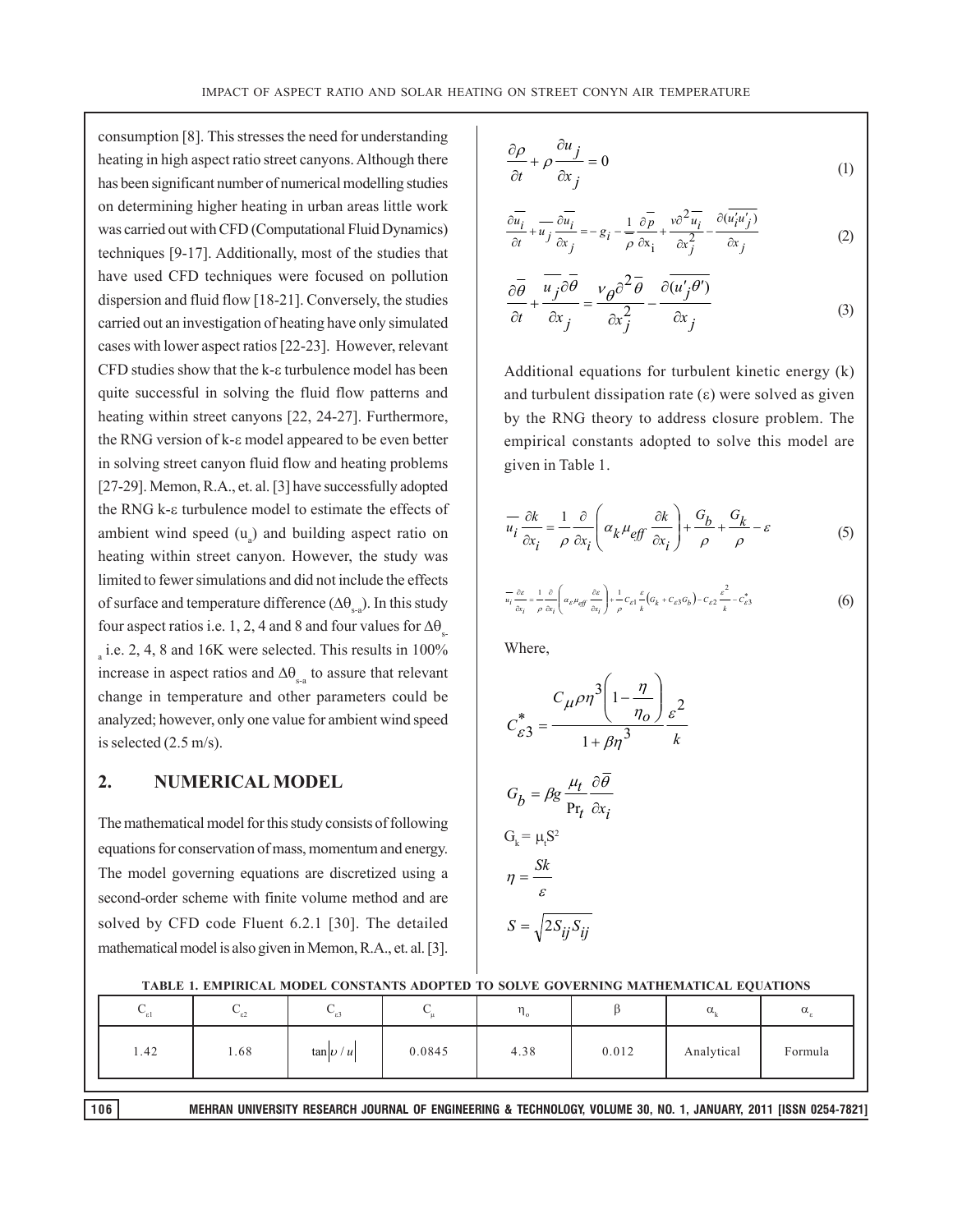$$
S_{ij} = \frac{1}{2} \left( \frac{\partial u_j}{\partial x_i} + \frac{\partial u_i}{\partial x_j} \right)
$$
  

$$
\beta = -\frac{1}{\rho} \left( \frac{\partial \rho}{\partial \theta} \right)_p
$$
  

$$
\mu_t = \rho C_\mu \frac{k^2}{\varepsilon}
$$

The above transport equations for the conservation of mass (i.e. continuity Equation (1)), momentum (i.e. Equation (2)) and energy (i.e. Equation (3)) have considered air as an incompressible fluid [3, 22,26]. However, the effect of temperature on air density variation is pondered by employing Boussinesq approximation which treats density variation as a function of temperature change in the momentum equation as given:

$$
\frac{\rho-\rho_n}{\rho_n}=-\beta(\theta-\theta_n)
$$

The enhanced wall treatment is adopted in this model. The said scheme adopts a two layer model that works on different ranges of Reynolds number in free stream and near wall flow. In the case Reynolds number is high the turbulence model is used, else a two layer model is used to solve near wall flow [30].The said scheme resolves near-wall temperature and velocity gradients efficiently but a higher-resolution mesh is required, therefore, the near-wall mesh was refined accordingly. No slip boundary condition is employed at ground and building surfaces. Symmetry boundary is defined at the top and ground and other solid boundaries are defined with fixed temperature.

The physical model consists of seven street canyons and the depth for free stream flow was kept thrice as high as the street canon building height (Fig. 1). The number of canyons and the free stream depth were kept the maximum to give enough space for turbulence development. The mesh for the model is generated for AR1 and scaled to AR2 to 8 in Fluent code with the same number of elements for all ARs.

#### **3. MODEL VALIDATION**

The validation of the model is carried out by comparing the results of this model with those obtained from a wind tunnel experiment and two other numerical studies [22, 26, 31]. The normalized potential temperature and horizontal velocity of this model, the wind tunnel experiment and the two referred studies were all based on AR1. The results of this model were obtained at the centre line of the middle street canyon. Conversely, the results from this study, from referred wind tunnel experiment and the two numerical models were all based on a s-a (surface and air temperature difference) of 2K. Evidently, the temperature profiles obtained from our model have agreed very well with the wind tunnel data (Fig. 2). However, the comparison reflects that the deviations in velocity profiles are comparatively larger in particular above the canyon  $(Z/H>1.0)$ . The validation and respective deviations in the results are illustrated in Fig. 2. The differences in the simulation results and wind tunnel data might have been a consequence of the differences in the simulation conditions and the experimental set-up. The roughness elements were not included in the simulation of our model while the referred experiment was carried out with such elements. Additionally, the modelled city blocks were arranged in a three-dimensional fashion in the wind-tunnel experiment while the model developed in this study was twodimensional. However, despite the noted minor differences, overall results seem to have satisfactory followed the wind tunnel data.

#### **4. RESULTS AND DISCUSSION**

#### **4.1 Results**

The street canyon model was simulated with four different aspect ratios (i.e. AR1, 2, 4 and 8) each with four values for surface temperatures (i.e. 295, 297, 301 and 308 K) but only one value for ambient air temperature (i.e. 293K) is considered. However, different surfaces (i.e. ground,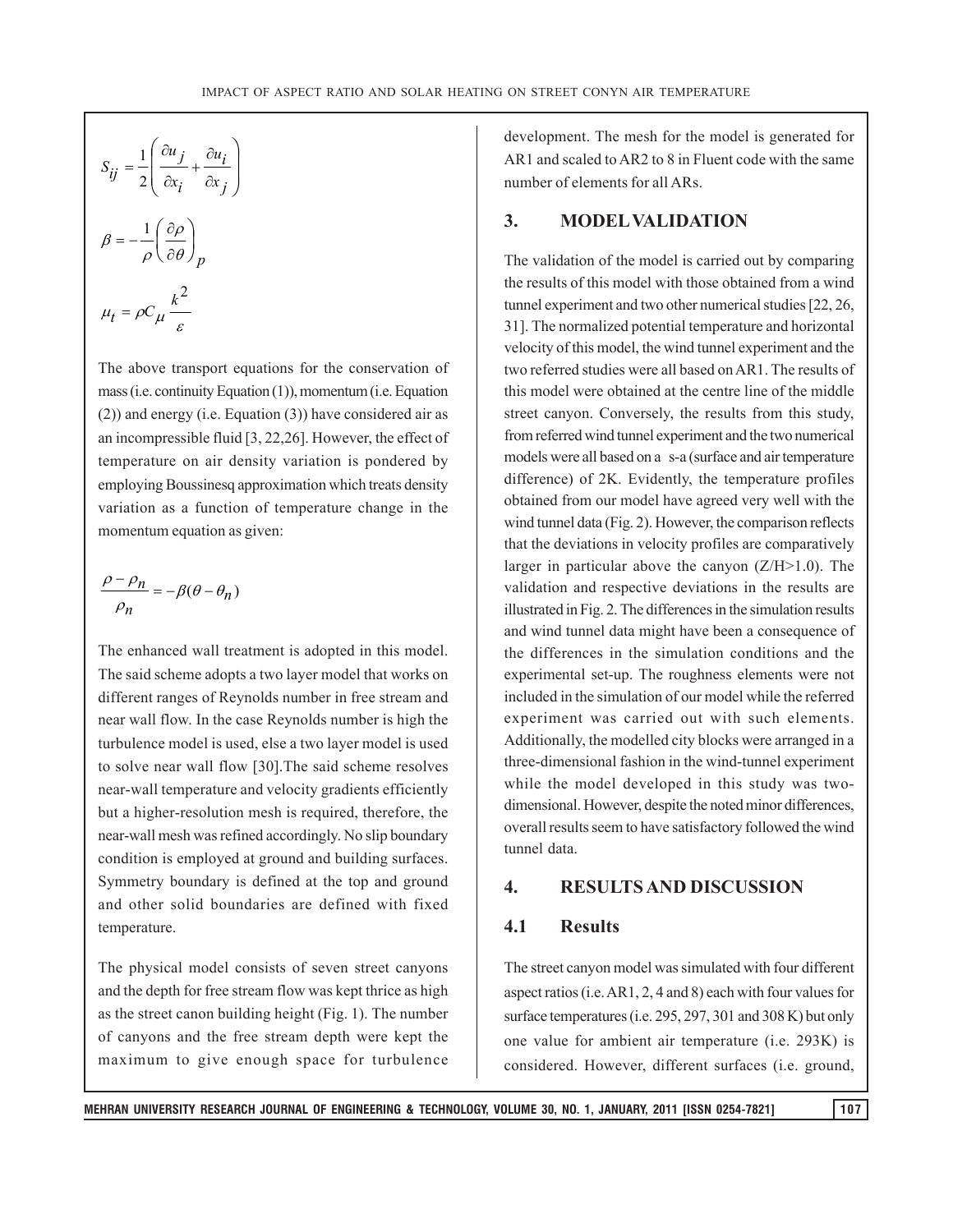leeward and windward wall) were defined with the same temperature in each different simulation case. Subsequently, all cases were simulated with the same u<sub>s</sub> (i.e. 2.5m/s). The average air-temperature (area-weighted) within the target street canyon is normalized for different street-canyon heating situations as shown in Fig. 3. Obviously, there has been an increase in air-temperature with an increase in AR when  $\Delta\theta_{\text{eq}}$  was the highest (i.e. 16K). The highest temperatures were observed in AR8 street canyon in all the simulated cases (Fig. 3).

Subsequently, the ascending order of resultant average temperature is AR1, 2, 4 and 8, respectively. This shows that the resultant temperature is directly proportional to the building aspect ratio. Results show that the highest  $\Delta\theta_{\rm AR}$  was around 3.3K (i.e. 1.1%) between the target street canyons of AR8 and 1 while average (area-weighted) temperatures in AR8, 4 and 2 were around 2.7, 2.3 and 0.1K higher than that in AR1 when  $\Delta\theta_{\text{eq}}$  was 16K. Fig. 4 shows the trend lines for the correlations between the resultant temperatures and building aspect ratios. Obviously, the

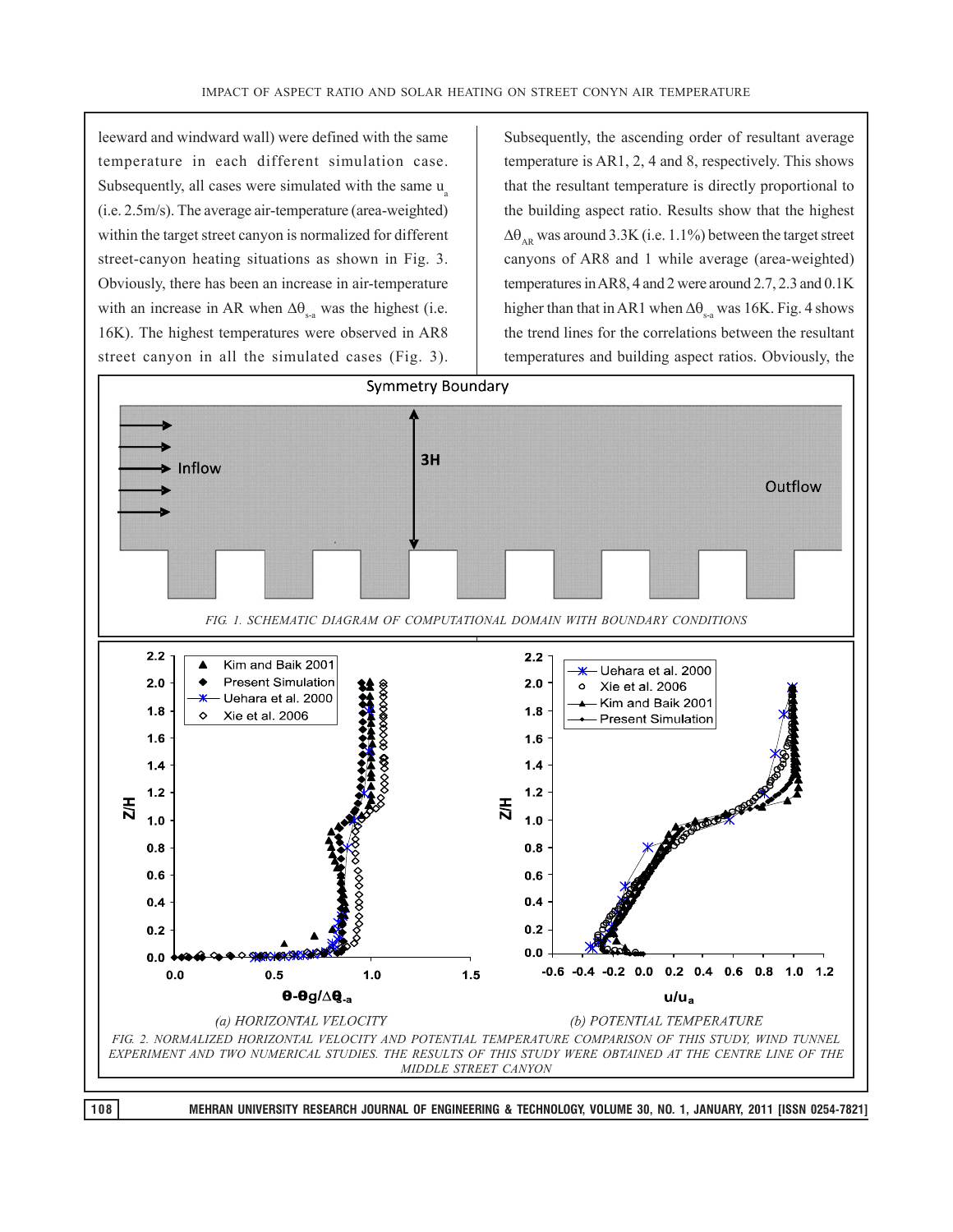correlation between the resultant average temperatures and building aspect ratios is very strong (i.e.  $\mathbb{R}^2$  varies between 0.9 and 1.0). Consequently, the correlation was the strongest when  $\Delta\theta_{s-a}$  was 2K (i.e. R<sup>2</sup>=1.0) and less strong in the remaining cases. These results are very important as they illustrate temperature trends in the higher and lower aspect ratios during different heating situations. Memon, R.A., et. al. [3] showed that the temperature difference between the urban and rural areas would be the highest during the night-time and low or negative during

the day-time or after-noon. The similar findings have been reported by many other studies [4, 32-33]. An analogy between the higher and lower aspect ratio street canyons and urban and rural areas could lead to important conclusions. Seemingly, the lower  $\Delta\theta_{s-a}$  would represent day-time situation with uniform solar heating of air and street canyon surfaces. Subsequently, the higher  $\Delta\theta_{ss}$ would represent night-time situation as the temperature difference between air and street canyon surfaces would be due to their physical properties.

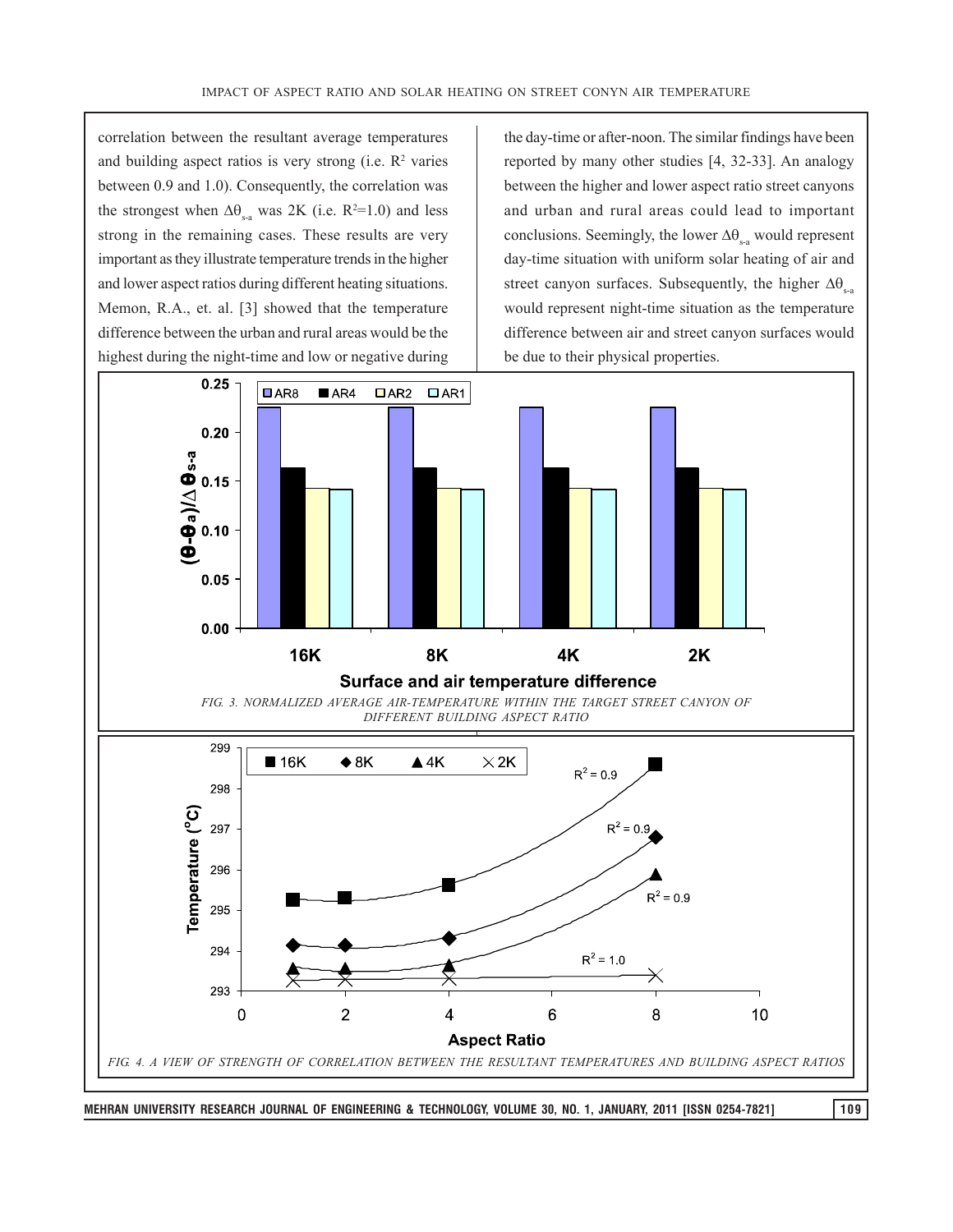#### **4.2 Discussion**

Spatial isotherms and normalized velocity contours for different simulated cases are depicted in Fig. 5(a-b) for a detail analysis of the results with higher  $\Delta\theta_{\rm{eq}}$  (i.e. 16K). It is evident that air-temperatures are higher in particular in the lower portion of the canyon in AR8. However, temperature reduces in the upper portion of the canyon. Seemingly, temperatures are comparatively higher on the leeward side of the canyon. A comparison with the velocity contours shows lower velocity throughout the canyon except some of the above portion of the canyon. Although possible impact of velocity magnitude on the temperature is clear it is not easy to recognize, possibly due to lower variation in velocity and temperature. However, it is clear that with high aspect ratio buildings the people living in the upper portion would be experiencing lower temperatures in particular on the windward side. Although one of the possible reasons of these higher temperatures would be higher heat flux due to larger wall surface area, the lower temperatures on one side of the walls shows that wind speed had an impact on the situation.

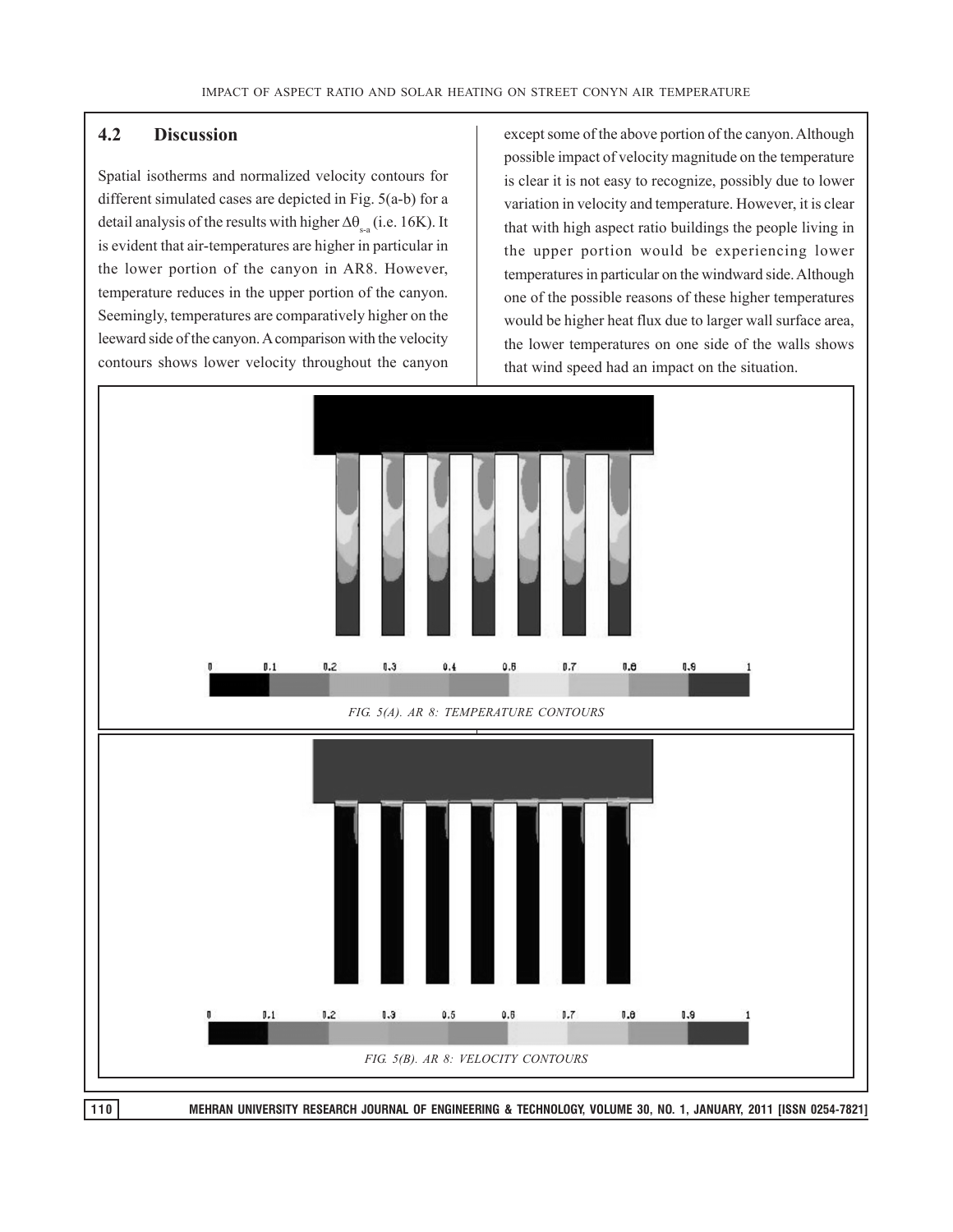A view of temperature and velocity contours in AR4 (Fig. 5(c-d)) shows that there is a clear difference between the temperature trends in AR8 and AR4. Evidently, only a little portion of the canyon ground is at higher temperature in AR4 as the rest of the canyon is comparatively cold. Apparently, the flow wind that enters from windward side looses the strength as it reaches the ground. It is also clear that temperatures are comparatively higher on the leeward side of the wall although the difference is insignificant. Evidently, the temperature distribution along the two walls is almost uniform within the canyon. A comparison with the velocity magnitude contours show that the impact of velocity magnitude is comparatively clearer in the case of AR4. Clearly, the velocity magnitude is lower on the higher temperature side (i.e. leeward side).

The temperature and velocity contours for AR2 are given in Fig. 5(e-f). Fig. 5(e) shows almost similar trends as the temperatures are comparatively higher on the leeward side. Conversely, temperatures are higher with the ground and lower above it. Also there is an un-noticeable portion for the highest range of the temperature  $(0-1.0)$  which shows that the temperatures in AR2 did not reach the upper limit observed in AR4 or AR8 street canyon.

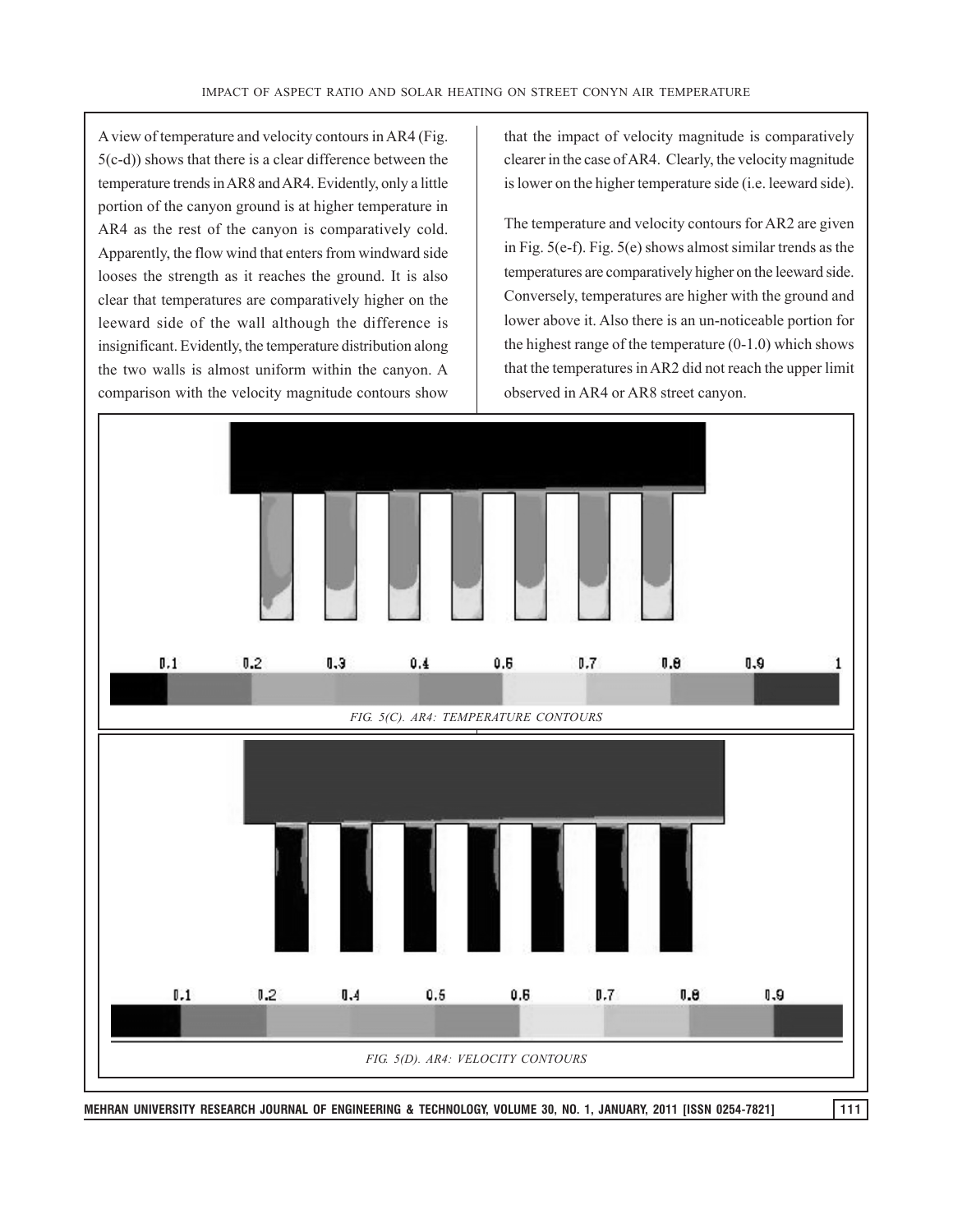The resultant temperature and velocity contours in AR1 street canyon are shown in Fig. 5(g-h). Clearly, temperatures are lower on the windward side of the canyon. However, larger portion of the corner adjacent to the leeward side is at higher temperature. Conversely, velocity contours show lower velocity in the middle and with the corners of the canyon. However, the middle of the canyon, that covered by the lower velocity, is accompanied with a higher temperature (Fig.  $5(g)$ ). Apparently, the lower temperature in the middle of the canyon as compared to the corners is caused by an uneven velocity distribution.

A common point observed in all the cases is that the lower temperature contour enters into the canyon from the windward side. Notably, the strong wind of higher speed enters in the canyon from the windward side. This hints that higher velocity has been the reason of lower temperatures on the windward side. A comparison shows that the temperature variation with respect to velocity is clearer above street canyon. Clearly, three different ranges of temperature contours above street canyon starts with the higher temperature adjacent with the canyon and ends with the lowest temperature. Conversely, four different

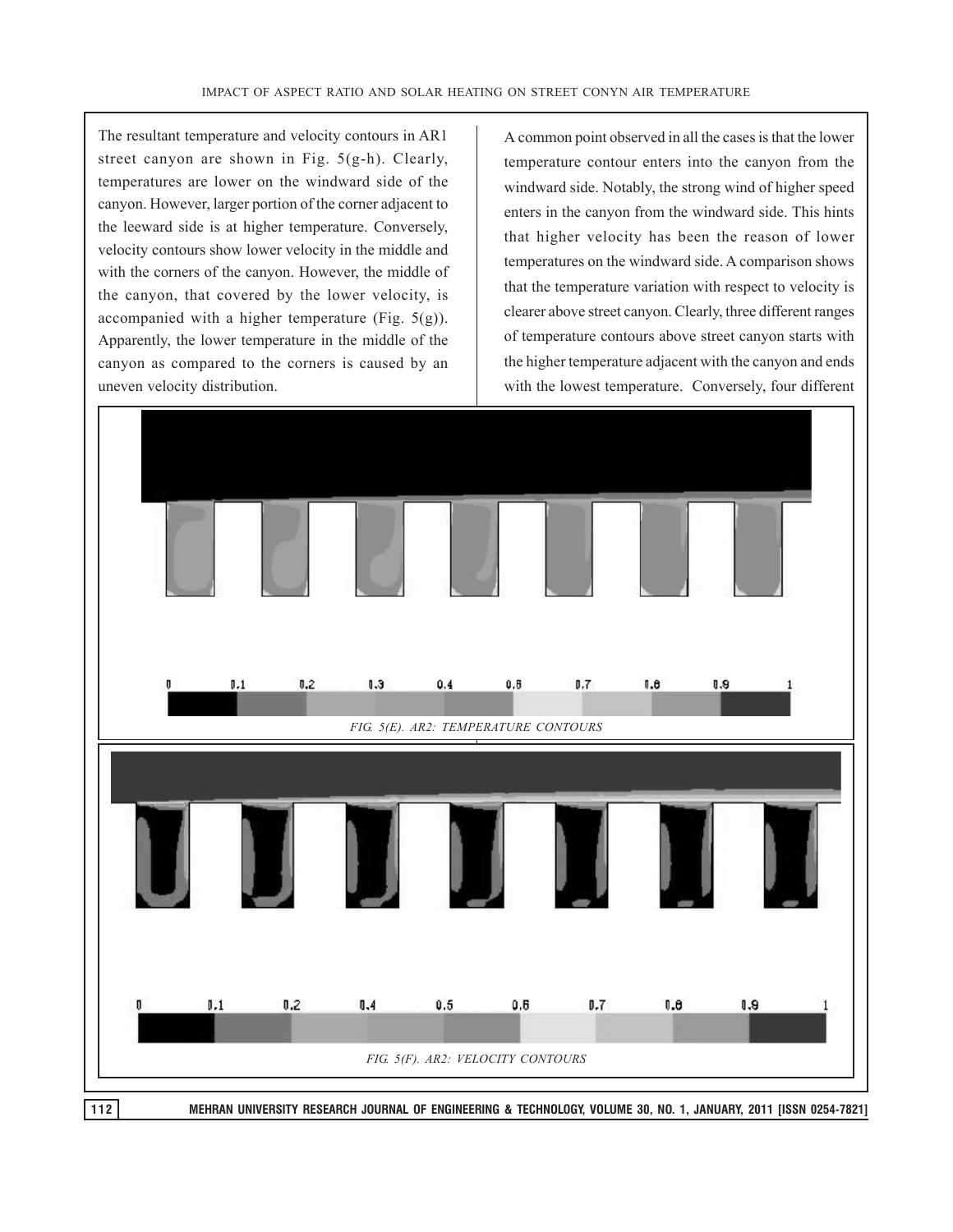ranges of velocity could easily be seen adjacent with the top of the canyon starting with the lowest velocity and reaching the highest.

### **5. CONCLUSIONS**

A two dimensional k- $\varepsilon$  turbulence model with RNG closure scheme was adopted to assess the effects of street-canyon heating. It was found that the temperature difference in the higher and lower AR street canyon was increased with an increase in the surface and air temperature difference. Additionally, air-temperature increases with an increase

in street canyon aspect ratio. Apparently, lower velocity due to higher building aspect ratio was a main reason of higher heating. Additionally, heating was comparatively higher on the leeward side of the canyon in higher AR street canyons. Notably, the variation in air-temperatures and velocity magnitude was rapid and clearer over the street canyon. It was also concluded that the wind that enters from windward side reduces the temperature on that side but looses strength as the flow cross over the ground. The results of this study could be helpful to civil engineers and city planners as the results show the

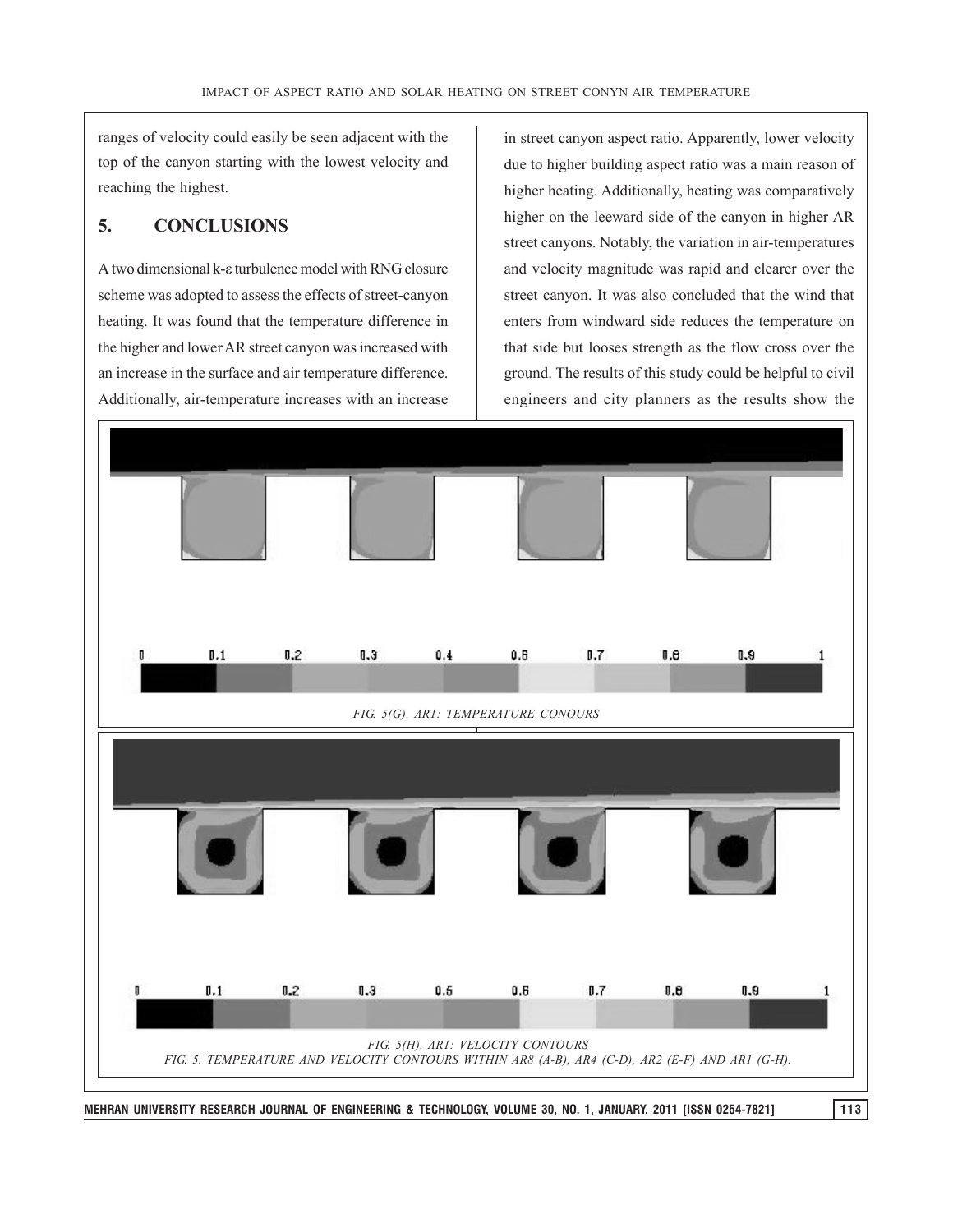difference in temperature with respect to aspect ratio and wind speed. The city planners can design an optimum aspect ratio that must assure minimum temperature rise keeping in view the ambient wind speed and population density of an area. It was also revealed that the people living in the upper portion of high aspect ratio street canyon would be experiencing lower temperatures in particular on the windward side.

#### **6. NOMENCLATURE**

- AR Aspect Ratio
- H Street canyon height (m)
- W Street canyon width (m)
- $G<sub>k</sub>$  Turbulence kinetic energy production due to buoyancy  $(kgm<sup>-1</sup>s<sup>-3</sup>)$
- X/W Spatial co-ordinate in horizontal direction divided with street canyon width
- $\overline{u}_i$  Mean stream-wise ( $\mu$ ) and vertical ( $\nu$ ) velocity components (ms<sup>-1</sup>)
- $u<sub>a</sub>$  Horizontal inflow wind speed (ms<sup>-1</sup>)
- Dissipation rate of turbulent kinetic energy  $(m^2 s^3)$
- $S_{ii}$  Mean rate of strain tensor (1/s)
- g Ground level temperature (K)
- $\Delta\theta_{_{\rm AB}}$  Average air-temperature difference between the target street canyons of high and low ARs (K)
- g Acceleration due to gravity  $(m/s<sup>2</sup>)$
- p Fluid pressure (Pascal)
- $u_i$  Velocity components  $(m/s)$
- G<sub>k</sub> Turbulence kinetic energy production due to mean velocity gradient ( $\text{kgm}^{-1} \text{ s}^{-3}$ )
- Z/H Spatial coordinate in Z direction nondimensionalized by street canyon height
- $Re<sub>u</sub>$  Reynolds number (based on street canyon height) =  $u_aH/v$

$$
R_b
$$
 Bulk Richardson number 
$$
\frac{gH(\theta_a - \theta_g)}{\theta_a u_a^2}
$$

- k Turbulent kinetic energy  $(m^2 s^2)$
- $\overline{\theta}$  Mean temperature
- $\theta$  Ambient air-temperature (K)
- $\Delta\theta$  Difference between the surface and ambient airtemperature (K)

#### **ACKNOWLEDGEMENT**

This work was carried out with the financial support provided by the University Research Committee of the University of Hong Kong. The author is grateful to the Department of Mechanical Engineering, Mehran University of Engineering and Technology, Jamshoro, Pakistan, for providing necessary facilities to write this paper.

#### **REFERENCES**

- [1] Unger, J., Sumeghy, Z., and Zoboki, J., "Temperature Cross-Section Features in an Urban Area", Atmospheric Research, Volume 58, pp. 117-127, 2001.
- [2] Memon, R.A., Leung, D.Y.C., and Liu, C.H., "A Review on the Generation, Determination and Mitigation of Urban Heat Island", Journal of Environmental Sciences, Volume 20, pp. 120-128, 2008.
- [3] Memon, R.A., Leung, D.Y.C., and Liu, C.H., "Effects of Building Aspect Ratio and Wind Speed on Air-Temperatures in Urban-Like Street Canyons", Building and Environment, Volume 45, pp. 176-188, 2010.
- [4] Hafner, J., and Kidder, S.Q., "Urban Heat Island Modelling in Conjunction with Satellite-Derived Surface/ Soil Parameters", Journal of Applied Meteorology, Volume 38, pp. 448-465, 1999.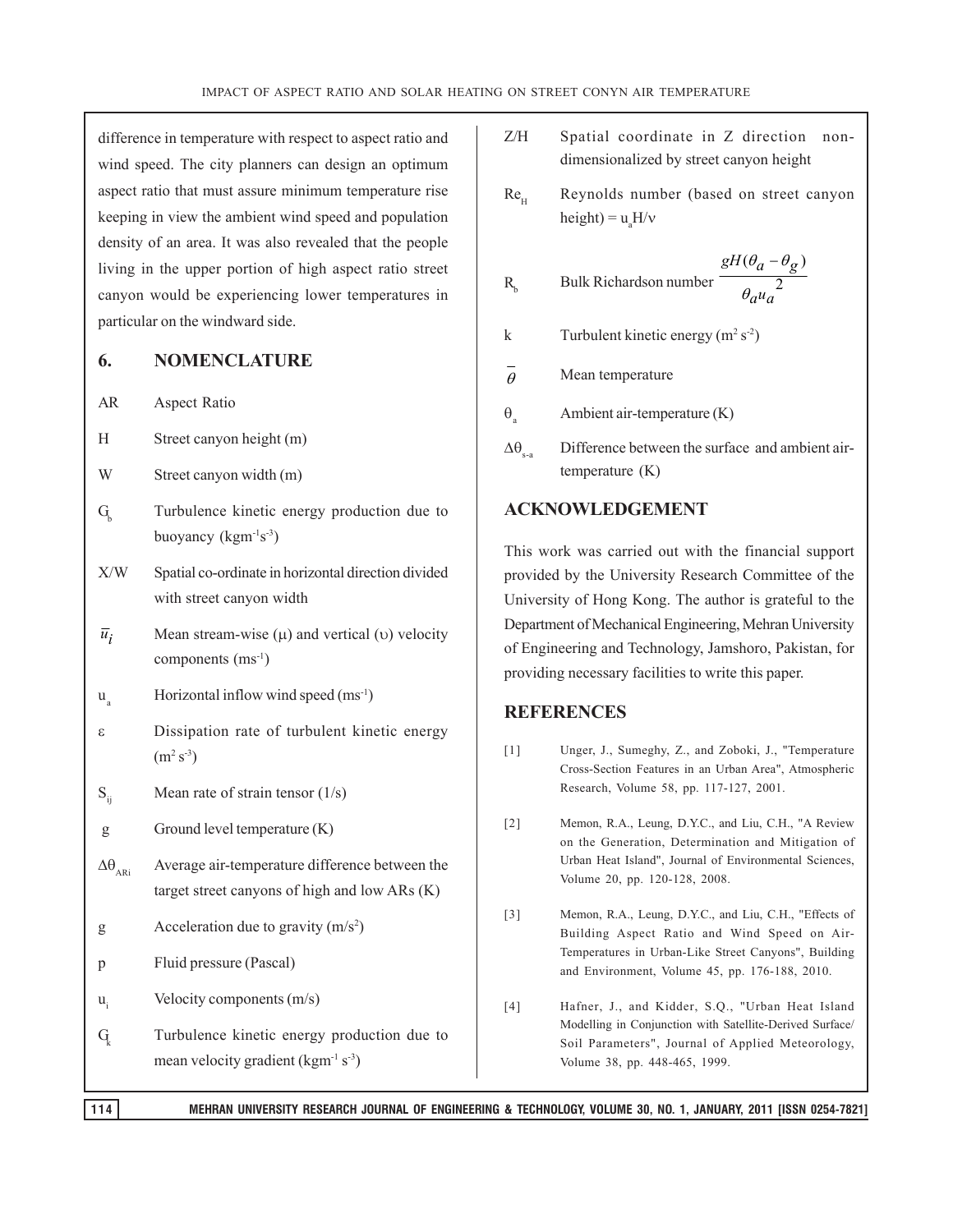- [5] Konopacki, S., and Akbari, H., "Energy Savings for Heat Island Reduction Strategies in Chicago and Houston (Including Updates for Baton Rouge, Sacramento, and Salt Lake City)", Draft Final Report, LBNL-49638, University of California, Berkeley, 2002.
- [6] Rosenfeld, A.H., Akbari, H., Romm, J.J., and Pomerantz, M., "Cool Communities: Strategies for Heat Island Mitigation and Smog Reduction", Energy and Buildings, Volume 28, pp. 51-62, 1998.
- [7] Changnon, S.A., Kunkel, K.E., and Reinke, B.C., "Impacts and Responses to the 1995 Heat Wave: A Call to Action", Bulletin of the American Meteorological Society, Volume 77, pp. 1497-505, 1996.
- [8] Memon, R.A., Leung, D.Y.C., and Liu, C.H., "A Review on the Generation, Determination and Mitigation of Urban Heat Island", Journal of Environmental Sciences, Volume 20, pp.120-128, 2008.
- [9] Lemonsu, A., and Masson, V., "Simulation of a Summer Urban Breeze Over Paris, Boundary Layer Meteorology", Volume 104, pp. 463-490, 2002.
- [10] Ashie, Y., Thanh, V.C., and Asaeda, T., "Building Canopy Model for the Analysis of Urban Climate", Journal of Wind Engineering and Industrial Aerodynamics", Volume 81, pp. 237-248, 1999.
- [11] Dupont, S., Otte, T., and Ching, J.K.S., "Simulation of Meteorological Fields within and Above Urban and Rural Canopies with a Mesoscale Model (MM5)", Boundary Layer Meteorology, Volume 113, pp. 111-158, 2004.
- [12] Huang, H., Ooka, R., and Kato, S., "Urban Thermal Environment Measurements and Numerical Simulation for an Actual Complex Urban Area Covering a Large District Heating and Cooling System in Summer", Atmospheric Environment, Volume 39, pp. 6362-6375, 2005.
- [13] Kato, S., and Yamaguchi, Y., "Analysis of Urban Heat Island Effect Using ASTER and ETM + Data: Separation of Anthropogenic Heat Discharge and Natural Heat Radiation from Sensible Heat Flux", Remote Sensing of Environment, Volume 99, pp. 45-54, 2005.
- [14] Masson, V., "A Physically Based Scheme for the Urban Energy Budget in Atmospheric Models", Boundary Layer Meteorology, Volume 94, pp. 357-397, 2000.
- [15] Masson, V., Grimmond, C.S.B., and Oke, T.R., "Evaluation of the Town Energy Balance (TEB) Scheme with Direct Measurements from Dry Districts in Two Cities", Journal of Applied Meteorology, Volume 41, pp. 1011-1026, 2002.
- [16] Takahashi, K., Yoshida, H., Tanaka, Y., Aotake, N., and Wang, F., "Measurement of Thermal Environment in Kyoto City and its Prediction by CFD Simulation", Energy and Buildings, Volume 36, pp. 771-779, 2004.
- [17] Yamada, T., "Building and Terrain Effects in a Mesoscale Model", 11th Conference on Air Pollution Meteorology, Long Beach California, pp. 215-220, New Mexico 9-14 January, 2000.
- [18] Eliasson, I., and Offerle, B., "Wind Fields and Turbulence Statistics in an Urban Street Canyon", Atmospheric Environment, Volume 40, pp. 1-16, 2006.
- [19] Li, X., Liu, C.H., and Leung, D.Y.C., "Development of a K-ε Model for the Determination of Air Exchange Rates for the Street Canyons", Atmospheric Environment, Volume 39, pp. 7285-7296, 2005.
- [20] Liu, C.H., Leung, D.Y.C., and Barth, M.C., "On the Prediction of Air and Pollutant Exchange Rates in Street Canyons of Different Aspect Ratios Using Large-Eddy Simulation", Atmospheric Environment, Volume 39, pp. 1567-1574, 2005.
- [21] Xia, J.Y., and Leung, D.Y.C., "Pollutant Dispersion in Urban Street Canopies, Atmospheric Environment", Volume 35, pp. 2033-2043, 2001.
- [22] Xie, X., Huang, Z., and Wang, J.S., "The Impact of Urban Street Layout on Local Atmospheric Environment", Building and Environment, Volume 41, pp. 1352-1363, 2006.
- [23] Xie, X., Liu, C.H., Leung, D.Y.C., and Leung, M.K.H., "Impact of Building Facades and Ground Heating on Wind Flow and Pollutant Transport in Street Canyons", Atmospheric Environment, Volume 41, pp. 9030-9049, 2007.
- [24] Kim, J.J., and Baik, J.J., "Urban Street-Canyon Flows with Ground Heating", Atmospheric Environment, Volume 35, pp. 3395-3404, 2001.
- [25] Sini, J.F., and Anquetin, S., "Pollution Dispersion and Thermal Effects in Urban Street Canyon", Atmospheric Environment, Volume 30, 2659-2677, 1996.